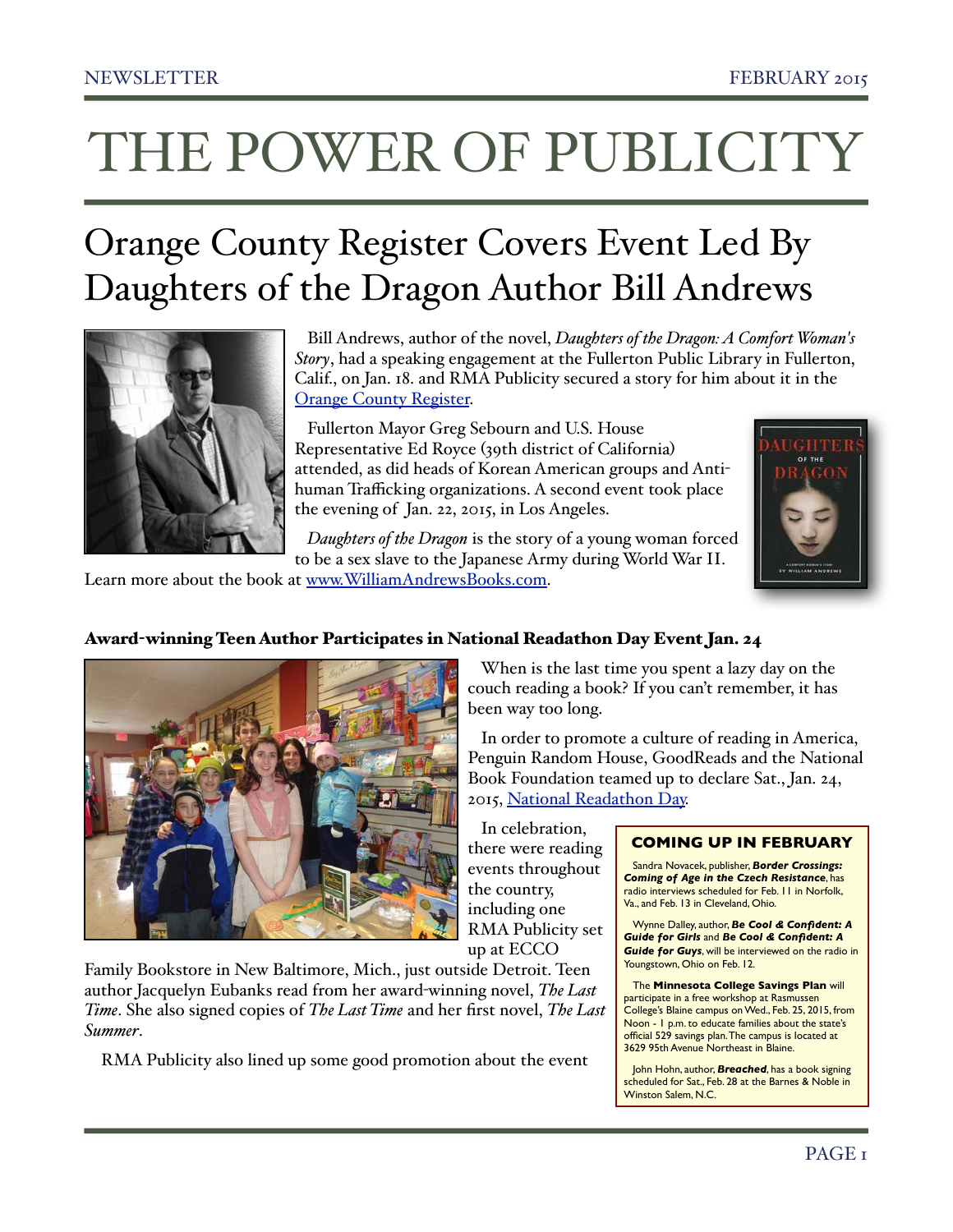### NEWSLETTER FEBRUARY 2015



in the media. The morning of the event, Eubanks appeared on the **FOX 2** [Morning News in Detroit.](https://www.youtube.com/watch?v=1ioSKbRClfo&list=UU6JzZuzFCOx-deoKBW6DKqA) The day before she talked about National Readathon Day and her books on KMOX-AM in St. Louis. A preview story about the event was also published in the [New Baltimore Voice.](http://www.voicenews.com/articles/2015/01/21/opinion/doc54b92bd43cec6413113247.txt)

 Visit [www.JacquelynEubanks.com](http://www.JacquelynEubanks.com) to learn more about the author and her books.



### Stories About Klosterman's Book on Investing All Over the Internet



 RMA Publicity's press release about the new book, *The Four Horsemen of the Investor's Apocalypse* by Robert

Klosterman, CFP and founder of White Oaks Wealth Advisors, Inc., is now live all over the Internet thanks to a Business Wire release.

 Here is a look at the release as it appears on [Marketwatch.com.](http://www.marketwatch.com/story/financial-planners-new-book-removes-the-mystery-behind-how-the-financial-markets-work-2015-01-27) It is also up on [Yahoo Finance!](http://finance.yahoo.com/news/financial-planners-book-removes-mystery-120000127.html) and a number of other high traffic websites.



Learn more about the book at [www.InvestorsApocalypse.com.](http://www.InvestorsApocalypse.com)

### Author of *A Journal of the Crazy Year* Interviewed on Radio in Tucson

Another radio interview for Forrest Carr. Tucson radio legend John C. Scott invited him on his show on Jan. 14 to discuss the facts and myths behind his postapocalyptic science fiction novel,*[A Journal of the Crazy Year](http://www.amazon.com/Journal-Crazy-Year-Forrest-Carr/dp/1500300950/ref=sr_1_1?ie=UTF8&qid=1421327373&sr=8-1&keywords=a+journal+of+the+crazy+year)*.

Also in January, the book was issued in print. It has already been available for the Kindle for a few months.

Listen to the recording of the interview [here.](http://thebashfulbloviator.blogspot.com/2015/01/a-journal-of-crazy-year-on-john-c-scott.html)

### Sugar Awareness Week Puts COR Retreat in the Headlines

When Michelle Goldberger, Program Director for COR Retreat, a food addiction recovery program in Wayzata, Minn., eliminated sugar from her diet entirely ten-and-a-half- years ago, she quickly lost 60 pounds and has kept it off.

January 19 - 23, 2015, was Sugar Awareness Week, a time to call attention to the problems that sugar can cause. And Michelle shared her story on radio stations [KDKA](http://www.rmapublicity.com/images/stories/Audio/COR%20Retreat%20-%20KDKA%20Radio,%20Pittsburgh%20(Michelle%20Goldberger)%20-%20January%2020,%202015.mp3)-AM in Pittsburgh, Pa., and [WDPN](http://www.rmapublicity.com/images/stories/Audio/COR%20Retreat%20-%20WDPN%20Radio,%20Pittsburgh%20(Michelle%20Goldberger)%20-%20January%2019,%202015.mp3)-AM in Cleveland, Ohio on Jan. 19 and [KORN](http://www.rmapublicity.com/images/stories/Audio/COR%20Retreat%20-%20KORN%20Radio,%20Mitchell,%20SD%20(Michelle%20Goldberger)%20-%20January%2022,%202015%201.mp3)-AM in Mitchell, S.D., on Jan. 22.



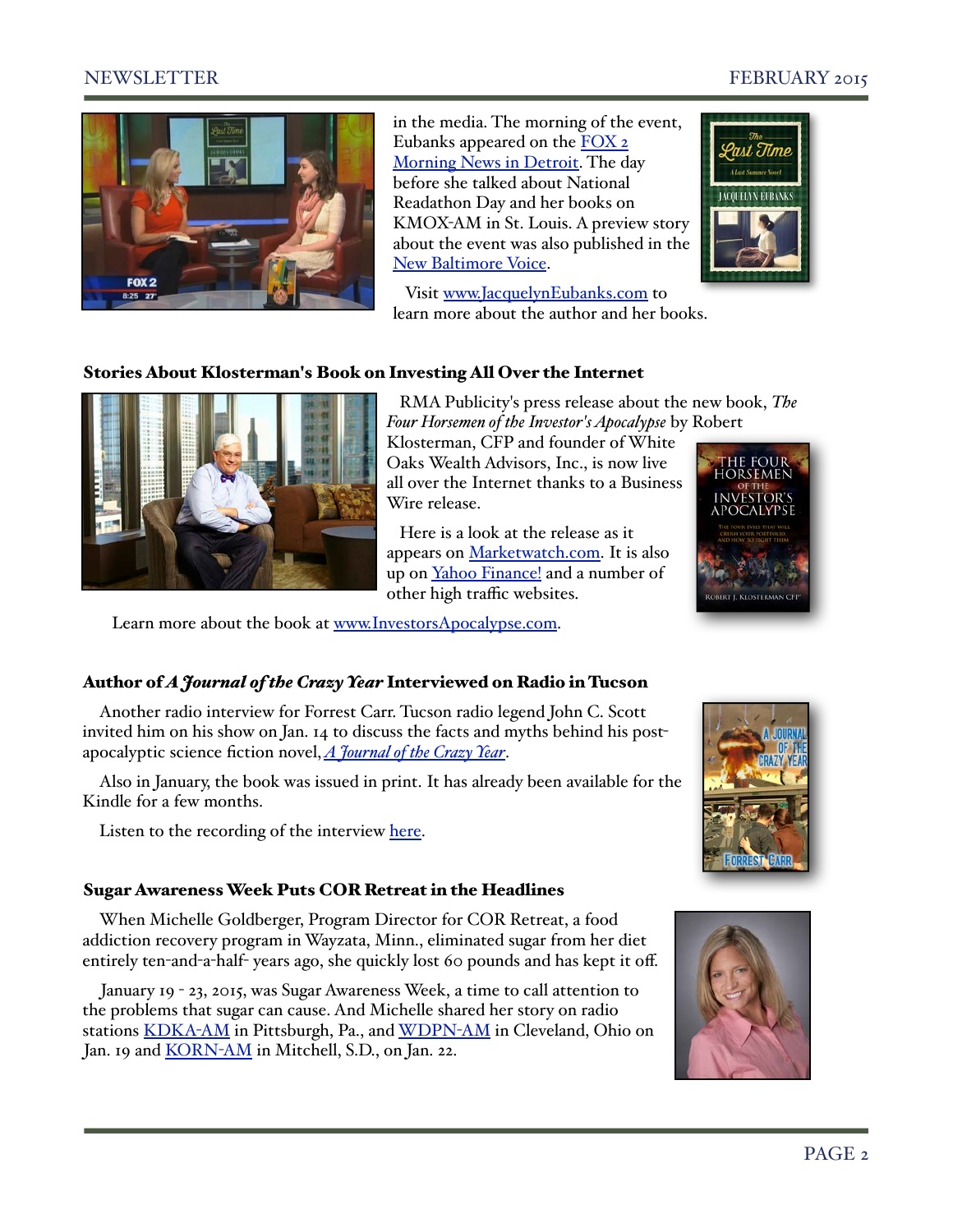

 There were also marketing efforts underway to promote the COR Retreat in January. A 15-second commercial about the program is airing on FOX 9 in Minneapolis. The commercial features COR Retreat alum Kari Ealy of New Prague, Minn., sharing the story of how the nonprofit COR Retreat helped her lose more than 50 pounds and keep it off.

 "COR saved my life," she says in the commercial. Members of the public will be able to meet Kari and Michelle at the Mall of America on Sun., Feb. 28. COR Retreat will have a table at the event titled "Be Healthy MN with Dr. Oz" scheduled to run from  $10$  a.m.  $-2$  p.m.

Learn more about COR Retreat and how it may be able to help you or someone you love at [www.CorMN.org.](http://www.CorMN.org)

### Two New Novels Hit the Market



Two new novels RMA Publicity is helping to promote were released on Jan. 27.

 *Days of the Giants* is a new medical thriller by Boston-area physician and researchers RJ Petrella. It is the story of Slater Barnes, a young doctor who gets caught up in the politically turbulent world of Boston medicine in the early 1990s. In the story, not only do readers get a close-up view of the kinds of cases doctors on the front lines face everyday— shootings, drug overdoses and heart attacks— they get an insider's look at the politics that go on in our nation's hospitals. The novel was inspired by Petrella's own experiences as a resident.

Books are available now on the publisher's website, [www.WideYard.com.](http://www.WideYard.com)

Seattle-area author Holland Kane's third novel was also released on Jan. 27. *Deer Creek* has a ripped from the headlines feel Featured are a family scandal, warrior cops, abuse of power and government misconduct.

*Deer Creek* is this author's third novel in the same genre. His trademark is telling memorable stories that touch on the hot button issues in society.

Visit [www.HollandKane.com](http://www.HollandKane.com) for more information, and links where you can purchase books.



### ALSO IN JANUARY ...



 RMA Publicity is happy to announce the launch of a new website we just took live for a client. It is for the book, *Mommy Are We Rich? Talking to Children About Family Money* by Barbara R. Hauser and Suzy Peterfriend. The book website is [www.MommyAreWeRich.com.](http://www.MommyAreWeRich.com)



 RMA Publicity began working on a campaign to promote a new book that will be released in April. F*araway: A Suburban Boy's Story as a Victim of Sex Trafficking* by R.K. Kline and Daniel D. Maurer is Rev. Kline's memoir about what happened to him when he was just 14. [www.FarAway](http://www.FarAway-Book.com)-Book.com.